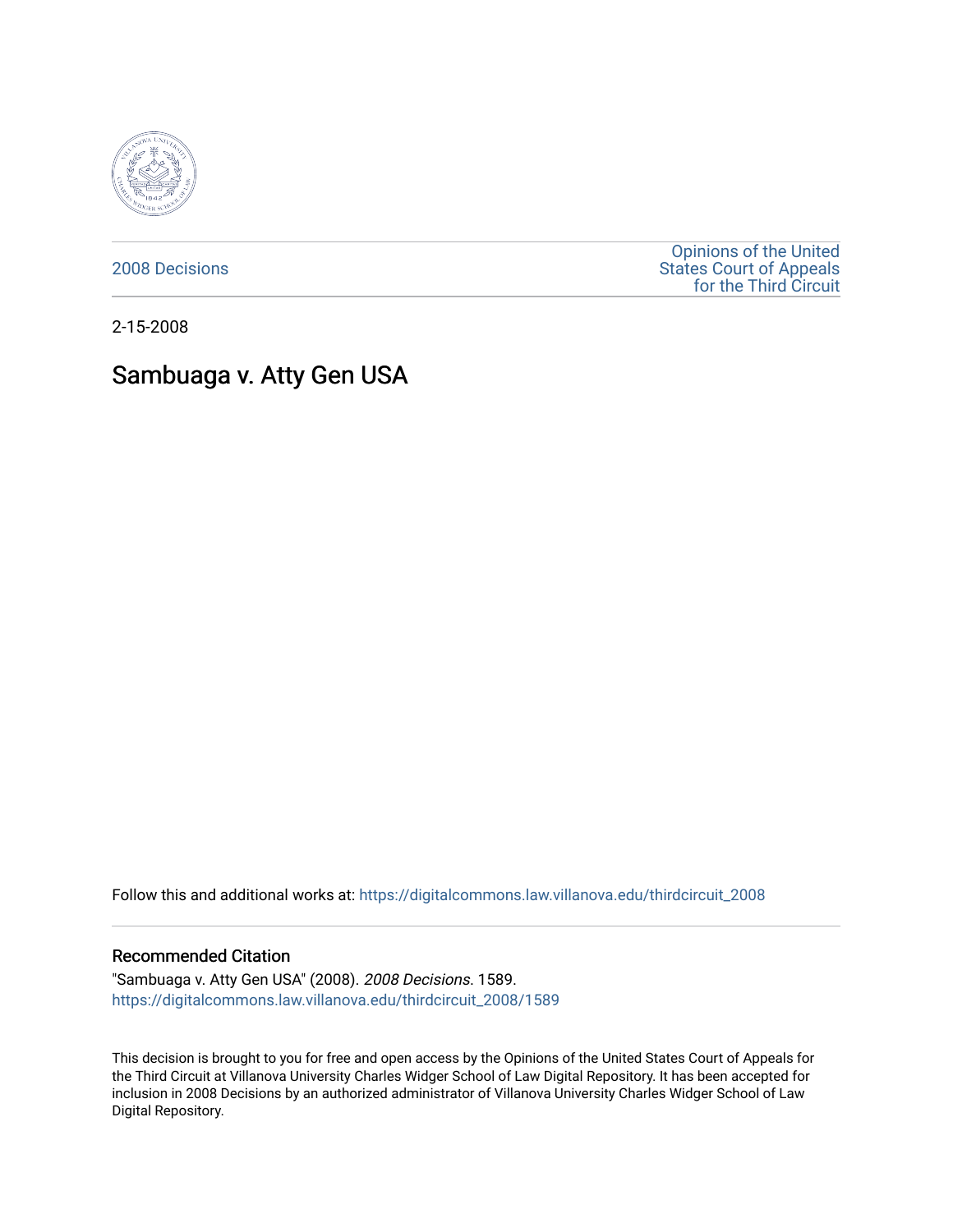#### NOT PRECEDENTIAL

## UNITED STATES COURT OF APPEALS FOR THE THIRD CIRCUIT

#### Case No: 06-4283

#### CHRISTOPPEL EDUARD SAMBUAGA,

Petitioner

v.

### ATTORNEY GENERAL OF THE UNITED STATES,

Respondent

On Petition for Review from the Board of Immigration Appeals, BIA No. A96-204-529 Immigration Judge: The Honorable Charles Honeyman

 $\overline{a}$ 

l

 $\overline{a}$ 

l

Submitted Pursuant to Third Circuit L.A.R. 34.1(a) February 14, 2008

Before: SLOVITER, and SMITH, *Circuit Judges*, DIAMOND, *District Judge*\*

(Filed: February 15, 2008)

#### OPINION

SMITH, *Circuit Judge*:

The Honorable Gustave Diamond, Senior District Judge for the United States District \* Court for the Western District of Pennsylvania, sitting by designation.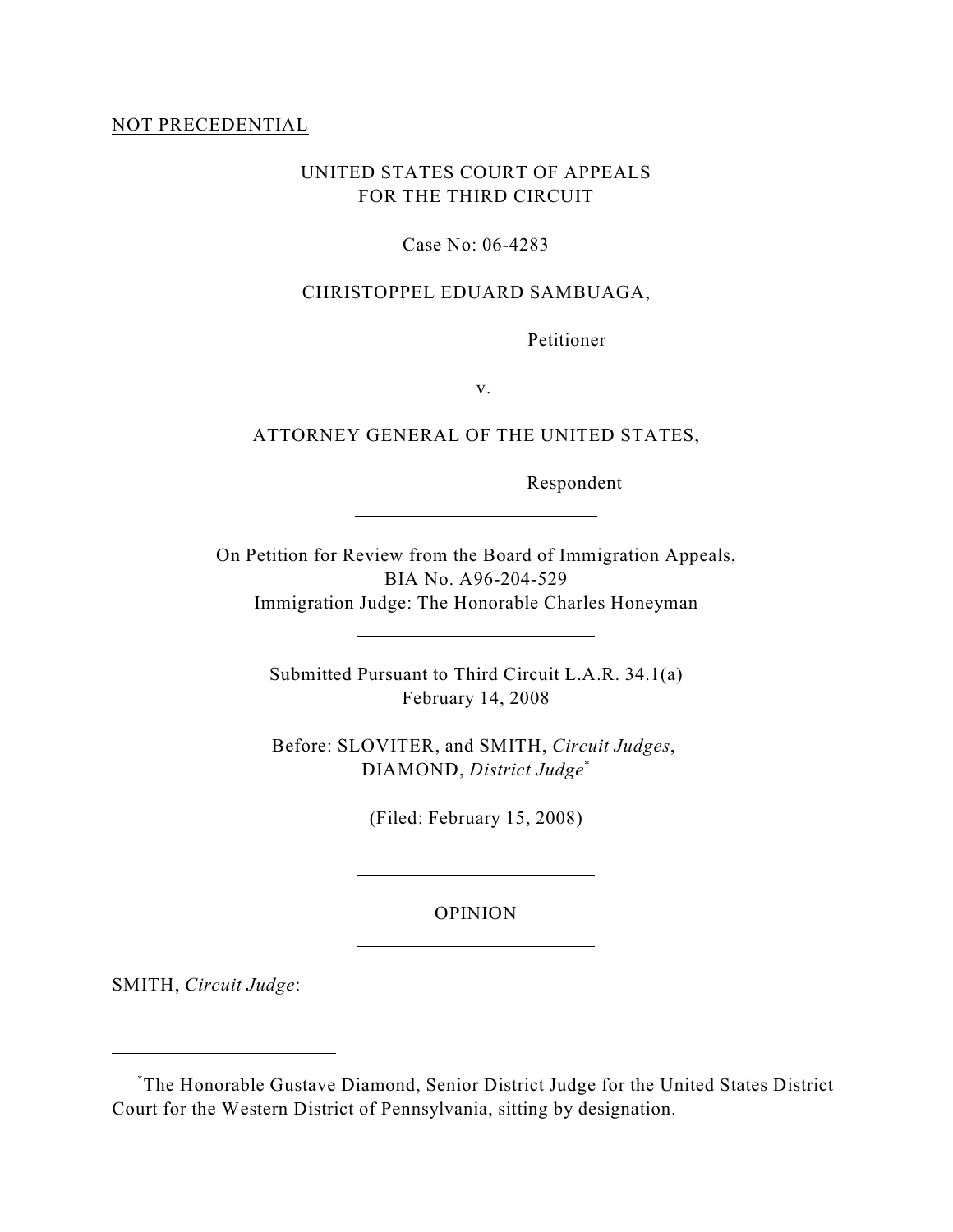Petitioner Christoppel Eduard Sambuaga ("Sambuaga"), an Indonesian national, seeks review of an order issued by the Board of Immigration Appeals ("BIA") on August 30, 2006, which adopted and affirmed the decision of the Immigration Judge ("IJ") denying Sambuaga's applications for asylum, withholding of removal, and protection under the Convention Against Torture ("CAT").<sup>1</sup> Sambuaga was admitted to the United States in July of 1994 as a nonimmigrant student in order to attend the International Theological Seminary, and his wife and three children joined him three months later. After two years, Sambuaga discontinued his studies at the Seminary, but nevertheless remained in the United States. On May 5, 2003, Sambuaga was charged with removability under 8 U.S.C. § 1227(a)(1)(C)(i) for failing to comply with the conditions required while holding nonimmigrant status. On October 22, 2003 he submitted a defensive application for relief in the form of asylum, withholding of removal, and protection under the CAT on the basis of his Christian religion. In his application, Sambuaga asserted that he feared future persecution from Muslims in Indonesia because of his religious practices.

On April 18, 2005, following a hearing on the merits of Sambuaga's asylum application, the IJ issued a thorough and well-reasoned opinion denying Sambuaga's applications for asylum, withholding, and protection under CAT. The IJ found Sambuaga

<sup>&</sup>lt;sup>1</sup> The IJ had jurisdiction pursuant to 8 C.F.R. § 208.2(b). The BIA had appellate jurisdiction pursuant to 8 C.F.R. § 3.1(b). This Court has jurisdiction to review the BIA's order pursuant to 8 U.S.C. § 1252(b).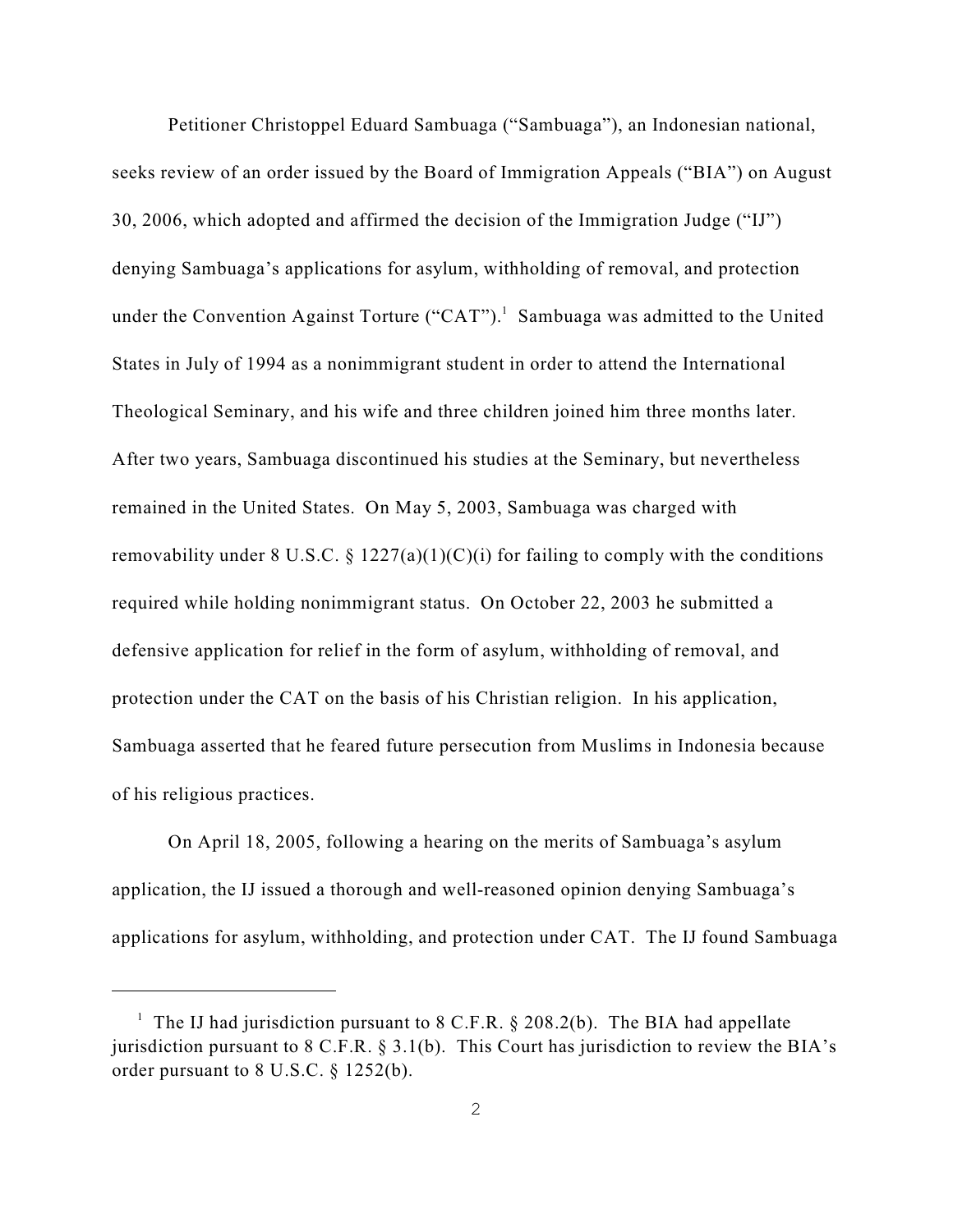credible, but because the Petitioner filed his asylum application well-after the asylum filing deadline of one year,<sup>2</sup> the IJ determined that Sambuaga's application was pretermitted. The IJ determined that Sambuaga was not eligible for withholding of removal because he had failed to prove, other than through his testimony, that he would endure persecution because of his faith. Furthermore, the IJ found that Sambuaga had failed to demonstrate that he warranted protection under the CAT because he provided no evidence that he would be detained or tortured by the Indonesian government or with the agreement or encouragement of the Indonesian government. On August 30, 2006 the BIA dismissed Sambuaga's appeal and this timely petition for review followed.

As a preliminary matter, we lack jurisdiction to review the denial of Sambuaga's asylum application. Having been filed beyond the one-year deadline, it was untimely. *See Sukwanputra v. Gonzales*, 434 F.3d 627, 634 (3d Cir. 2006).

An application for withholding of removal precludes the removal of an alien "if the Attorney General decides that the alien's life or freedom would be threatened in that country because of the alien's ... religion." 8 U.S.C. § 1231(b)(3)(A). To obtain relief under this provision, an alien must establish by a "clear probability" that his life or freedom would be threatened in the proposed country of deportation. *I.N.S. v. Stevic*, 467 U.S. 407, 413 (1984). This "requires that an application [for withholding of deportation]

 $\alpha$  An alien may apply for asylum if he or she "demonstrates by clear and convincing evidence that the application has been filed within 1 year after the date of the alien's arrival in the United States."  $8 \text{ U.S.C.} \$   $1158(a)(2)(B)$ .